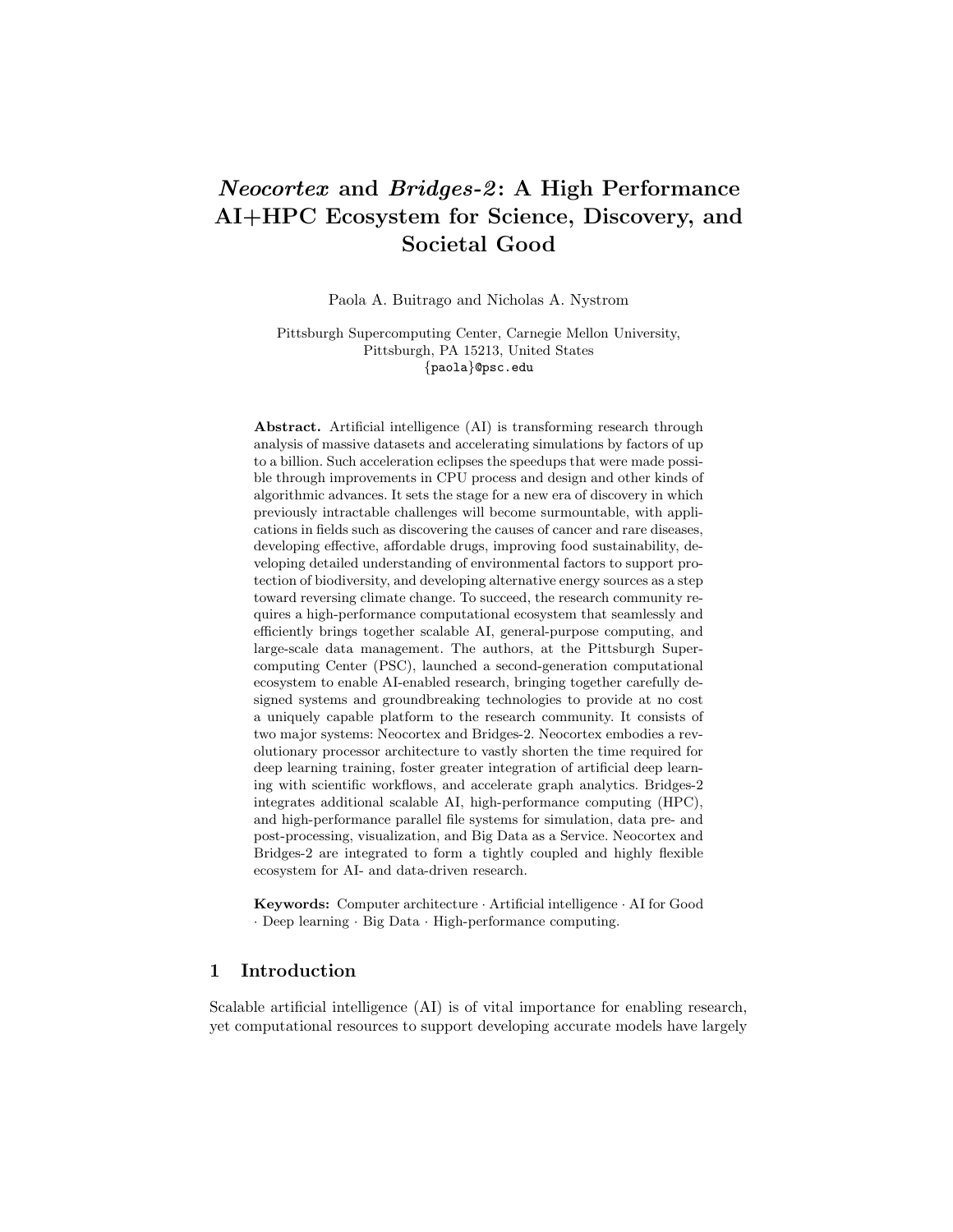been based on processor technologies developed for other kinds of applications, and infrastructure to support scaling has been implemented mostly in software, limiting its effectiveness and ease of use. This paper describes a new, ambitious computer architecture for supporting AI-enabled research that balances the most powerful processors ever built with high-performance computing and data infrastructure. The two systems—Neocortex, which vastly shortens the time required for deep learning training, and Bridges-2, which provides great capacity for the many facets of rapidly evolving research—are integrated into a computational ecosystem to enable research in AI and its applications across all fields of study. They are being deployed at the Pittsburgh Supercomputing Center (PSC), a joint research center of Carnegie Mellon University and the University of Pittsburgh.

In 2012, the artificial neural network AlexNet [11] demonstrated the power of deep neural networks (DNNs) by dramatically decreasing the error rate in image classification and surpassing other machine learning (ML) approaches by 10.8% in the 2012 ImageNet competition. AlexNet achieved a top-5 error rate of 15.3%, with human-level accuracy being 5.1%. AlexNet consists of 8 network layers and 62,378,344 parameters, and it requires  $7.25 \times 10^8$  flops. It took over five days to train on two NVIDIA GTX 580 GPUs.

The AlexNet result was significant because it convincingly demonstrated the ability of deep neural networks to automatically learn representations. AlexNet surpassed decades of traditional machine learning based on explicit feature engineering and other statistics. Inspired by AlexNet, researchers began developing more deeper, more sophisticated networks with progressively better results. Concurrently, domain scientists started applying the networks being created – and creating their own – to challenging problems in medical imaging, weather, cosmology, and many other fields.

In 2015, a new network, ResNet-152 [8], achieved top-5 error rate of only 4.49%, surpassing human-level accuracy. What changed were that ResNet-152 is an example of a residual network, and it is extremely deep: 152 layers. It has 60,192,872 parameters and requires  $1.13 \times 10^{10}$  flops, over 15 times that for AlexNet. This pattern is repeated across image classification and segmentation, time series analysis, natural language processing, and other fields to which deep learning is applied with great degrees of success: deeper, more complex networks better learn representations and result in higher accuracy. Neural networks for time series analysis and natural language processing (NLP) require recurrence and are much larger, for example, 330 million parameters for BERT [6] and 8.3 billion parameters for Megatron-LM [16]. In 2020, the GPT-3 language model presented another example of larger models yielding more accurate inferences. GPT-3 has 175 billion parameters and required  $3.14 \times 10^{23}$  flops (10 petaflopyears) to train [1]. Training time is the primary bottleneck in applying AI to research, and the increasing complexity of deep learning models amplifies exacerbates the time required for training.

Concurrently, researchers have begun to apply deep learning to a wide range of fields in science and engineering with remarkable results. For example, Kasim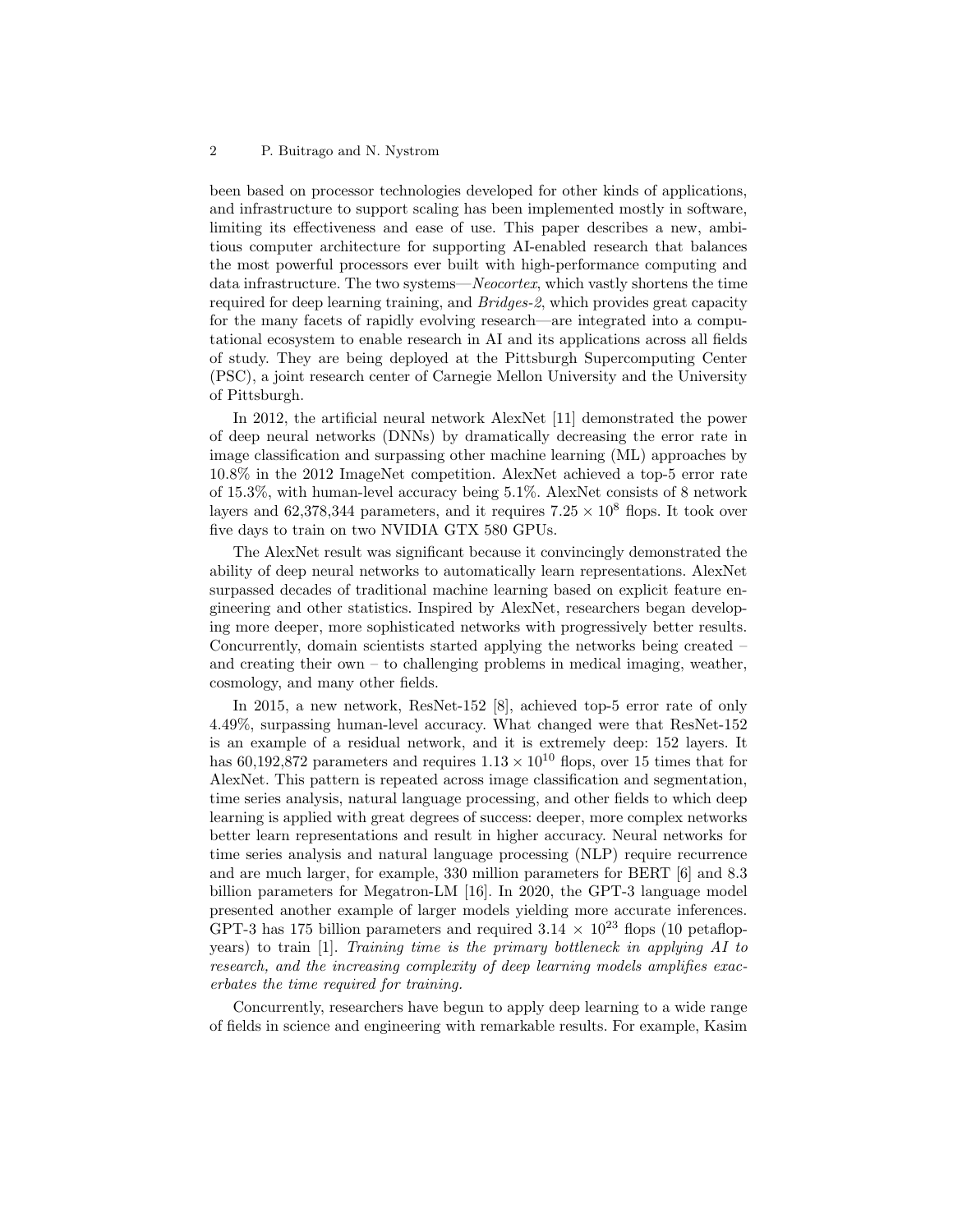et al. demonstrated speedups of 100,000 to 2,000,000,000 for a variety of applications including inertial confinement fusion (ICF), a global ocean biogeochemical model (MOPS), and a global aerosol-climate model (GCM) using Deep Emulator Network SEarch (DENSE) to develop and train neural network models [9]. The models are then used as emulators, i.e., as surrogates that replace computationally demanding calculations with much faster inferencing. Using a different approach, Smith et al. demonstrated billion-fold speedup in quantum chemistry with neural network potentials and transfer learning while approaching goldstandard accuracy of  $\text{CCSD(T)/CBS}$  calculations [17]. In large-scale data analytics, Khan et al. developed a neural network classifier for galaxies in the Dark Energy Survey (DES) that achieves state-of-the-art accuracy of 99.6% and also showed how it can be combined with unsupervised recursive training to prepare for extremely large sky surveys such as will be obtained from the Large Synoptic Survey Telescope (LSST) project [10].

The benefits of high-accuracy models are great. Such models can be applied to analyze and extract information from large datasets and to create surrogate models that substitute for expensive calculations in simulation codes to decrease time-to-solution by orders of magnitude without loss of accuracy. But first, the models must be trained.

Training deep neural networks often takes days, weeks, or even months. For some applications such as image segmentation in radiology, there already exist deep neural networks that are known to work reasonably well. For many other applications, developing a model first requires building and optimizing a neural network architecture. Different types of networks better suited to different types of applications, and the field is evolving rapidly, with new network types frequently emerging. Once a network architecture is selected, and also to choose between network architectures, hyperparameters must be optimized, requiring additional sets of runs. The time requirement can be prohibitive. It is this challenge that Neocortex is designed to overcome.

The following sections describe a unique, heterogeneous system architecture for scalable AI, data pre- and post-processing, and simulation. Section 2 summarizes related work. For context, section 3 provides an overview of the integrated system. Sections 4 and 5 then describe the Neocortex and Bridges-2 architectures, respectively. Section 6 concludes with a summary of the ecosystem's novel capabilities and expected opportunities.

## 2 Related Work

The heterogeneous architecture of Bridges-2 is an evolution of the Bridges system [13, 14], which pioneered the convergence of HPC, AI, and Big Data. Bridges, which was designed in early 2014 and entered production in April 2016, tightly integrated dual-socket CPU nodes, large-memory four- and sixteen-socket CPU nodes, GPU nodes, and a parallel, disk-based file system with an overarching interconnect fabric. Bridges enabled complex workflows running concurrently on different kinds of compute nodes for which individual components were best-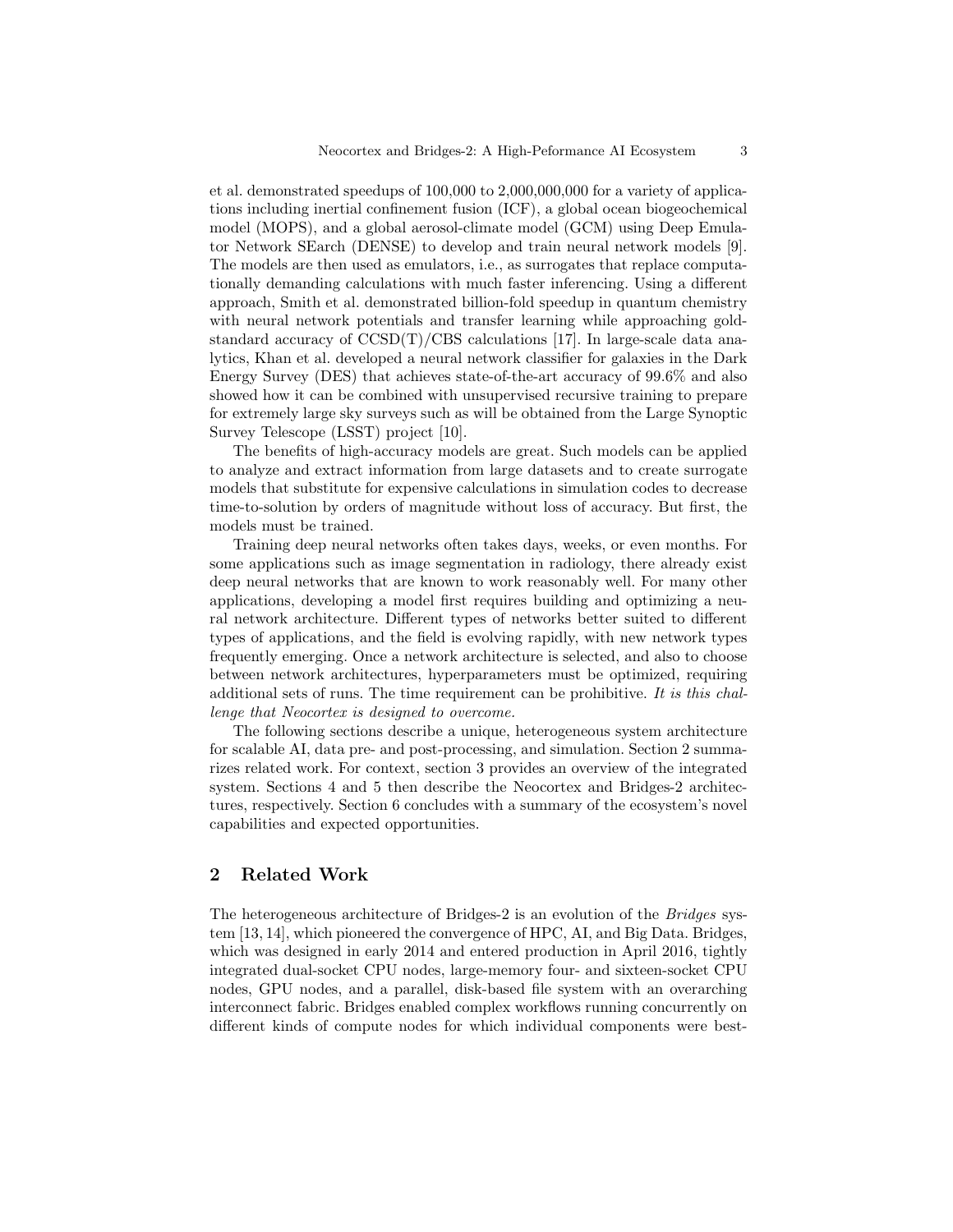#### 4 P. Buitrago and N. Nystrom

suited. Dedicated nodes containing solid-state disks (SSDs) for high IOPs and hard disk drives (HDDs) for large capacity supported persistent databases and web portals for different kinds of research ("science gateways"). Bridges was the world's first deployment of the Intel Omni-Path Architecture (OPA) fabric.

In November 2018, the authors developed and deployed Bridges-AI [4] as an expansion to Bridges. Bridges-AI consists of two types of AI-optimized nodes: an NVIDIA DGX-2 enterprise AI research system and nine Hewlett Packard Enterprise (HPE) Apollo 6000 Gen10 servers. The DGX-2 contains sixteen NVIDIA Tesla V100 GPUs with 32GB of HBM2 memory (aggregate 512 GB HBM2), interconnected by the NVSwitch at 2.4 TB/s bisection bandwidth, 30TB NVMe of SSD, two Intel Xeon Platinum 8168 CPUs, and 1.5 TB of CPU memory. Its 10,240 tensor cores deliver 2 Pf/s of performance. Until recently, the DGX-2 was the world's most powerful AI system. The nine Apollo 6000 servers each have eight V100 GPUs with 16 GB of HBM2 memory, 7.68 TB NVMe SSD, two Intel Xeon Gold 6148 CPUs, and 192 GB of CPU memory. They provide additional substantial capacity for deep learning training for models and data that don't require the DGX-2. When Bridges-AI entered production in January 2019, it expanded the aggregate AI capacity of the NSF XSEDE ecosystem by 300%.

The optimization of advanced cyberinfrastructure for AI research is highly complex due to the rapid advance of hardware and software technologies and the differences between models that are important for social networks and business versus models that address the very large images, volumes, time series, and multimodal data of research applications. The Open Compass [2] project aims to evaluate the potential of new AI technologies for research, going beyond standard benchmarks such as MLPerf to also evaluate representative research applications, and developing and sharing best practices.

As more is learned, there exists the potential to apply AI to improve the design of large-scale computer systems and specific workloads. Concurrently, AI can be applied to increase supercomputers' performance, reliability, and usability and to improve user experience. This is the subject of one of the authors' (Buitrago's) Calima project, and it is addressed in the report of the NSF Workshop on Smart Cyberinfrastructure [3].

# 3 Integrated Neocortex + Bridges-2 AI+HPC Ecosystem

Neocortex and Bridges-2, which are detailed in the following sections, are being integrated with each other, Bridges-AI [4], and wide-area networks to national and international cyberinfrastructure, instruments, campuses, and clouds. Figure 1 illustrates the computational and data components and bandwidths of the combined system.

From a hardware architecture perspective, the goals are capability, performance, and efficiency. Capability arises from processing nodes that are separately specialized for different components of research workflows and that have unified access to high-performance data storage. Performance arises from node architectures that are individually optimized for deep learning and other ma-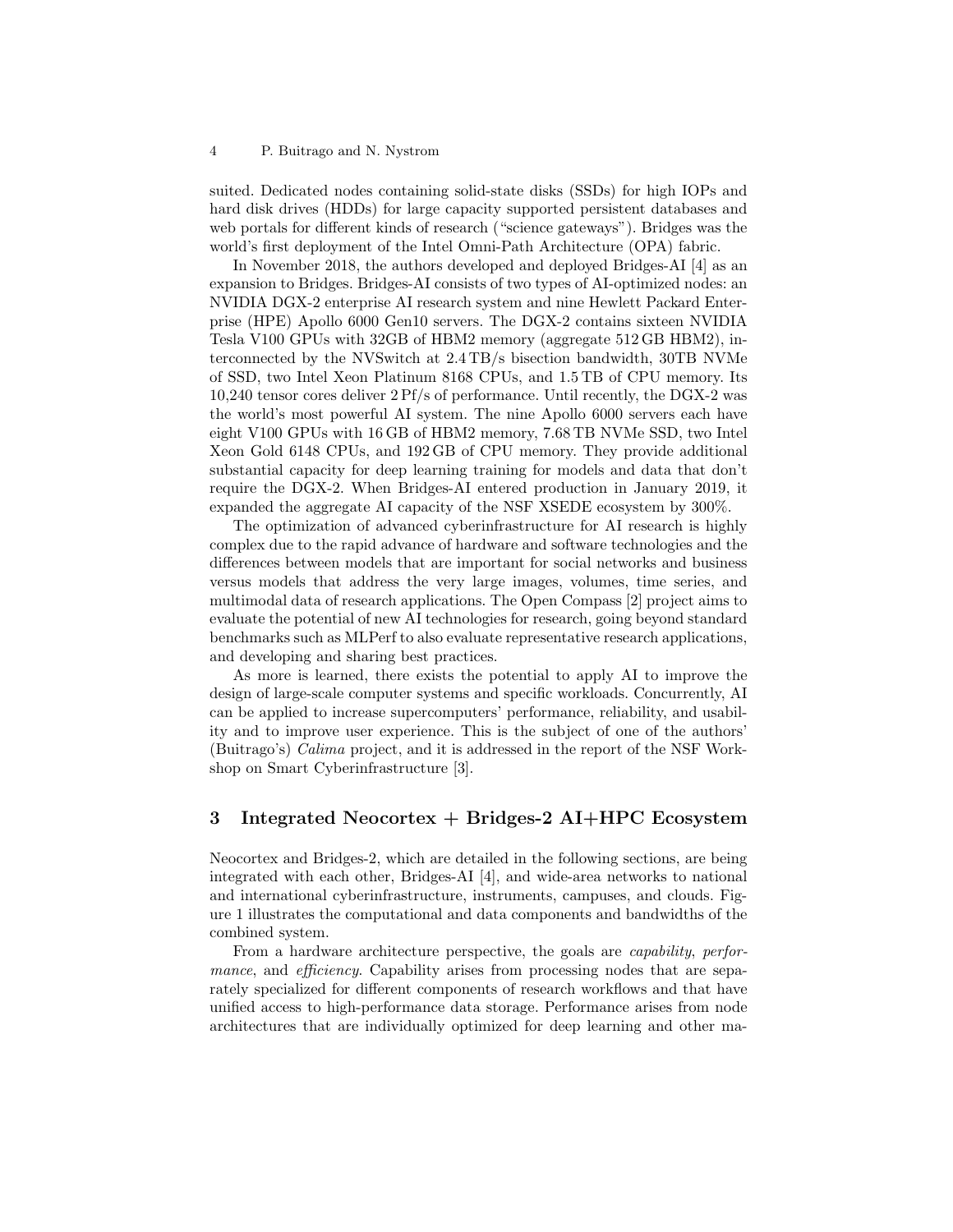

Fig. 1. High-level architecture of the Neocortex and Bridges-2 ecosystem for AI, HPC, and data. Bandwidths are balanced to enable efficient access to data and rapidly staging large-scale data from Bridges-2's Ocean file system to Neocortex's local NVMe flash file system. This facilitates training on Neocortex and doing pre- and post-processing on Bridges-2, as well as equitable access to Neocortex for a large number of users and research projects.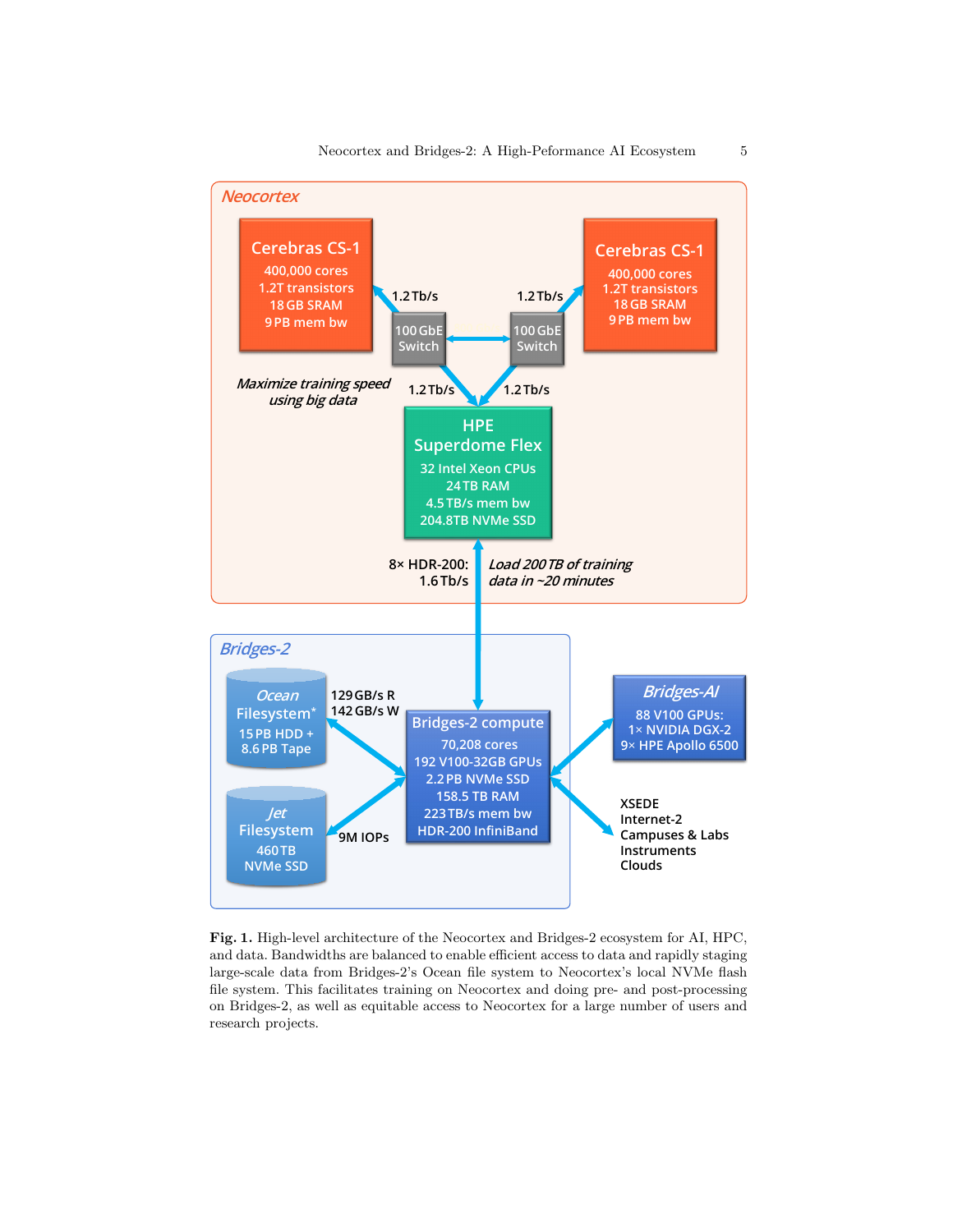chine learning, high performance computing, and large-memory tasks. Efficiency arises from balanced bandwidth across the various data paths within the system.

A key metric for the combined system is efficiently transferring data from Bridges-2 to Neocortex, for which loading 200 TB of training data into Neocortex from Bridges-2 can be achieved in approximately 20 minutes, assuming that the data is well-distributed in Bridges-2's large (15 PB) disk-based Ocean file system, resident in its flash-based Jet file system, or resident in RAM.

# 4 Neocortex

In early summer 2020, an innovative and unprecedented AI supercomputer, Neocortex, was awarded by the National Science Foundation. Neocortex, which captures groundbreaking new hardware technologies, is designed to accelerate AI research in pursuit of science, discovery, and societal good.

Neocortex is a highly innovative resource designed to accelerate AI-powered scientific discovery by vastly shortening the time required for deep learning training, foster greater integration of artificial deep learning with scientific workflows, and provide revolutionary new hardware for the development of more efficient algorithms for artificial intelligence and graph analytics. Its scale democratizes access to game-changing compute power otherwise only available to tech giants, allowing students, postdocs, faculty, and other researchers who require faster turnaround on training to analyze data and integrate AI with simulations. A primary goal of Neocortex is to inspire the research community to tackle big ideas, no longer constrained by computational resources, and scale their AI-based research and integrate AI advances into their research workflows. Neocortex allows users to apply more accurate models and train on larger data. It also allows scaling model parallelism to unprecedented levels, avoiding the need for expensive and time-consuming hyperparameter optimization.

Neocortex is designed to enable three exciting areas of research. First, the WSE takes processor architecture to an unprecedented scale. Providing the research community with access to that unique and remarkable capability is vital to understand the potential of the WSE approach. Second, as powerful as the WSE is, there are models too large for one WSE. Neocortex uniquely couples two CS-1 systems using a large-memory "front end" to enable research into scaling across multiple WSEs. Third, Neocortex is designed to enable important research for societal good. Examples include discovering the fundamental causes of rare diseases and providing insights into treatments, revealing the low-level mechanisms of cancer to improve understanding of its causes and progression despite its complexity, and improving crops' resistance to climate change to alleviate world hunger.

#### 4.1 Neocortex Overview

Neocortex couples two Cerebras CS-1 AI servers with a large shared memory HPE Superdome Flex HPC server to achieve unprecedented AI scalability with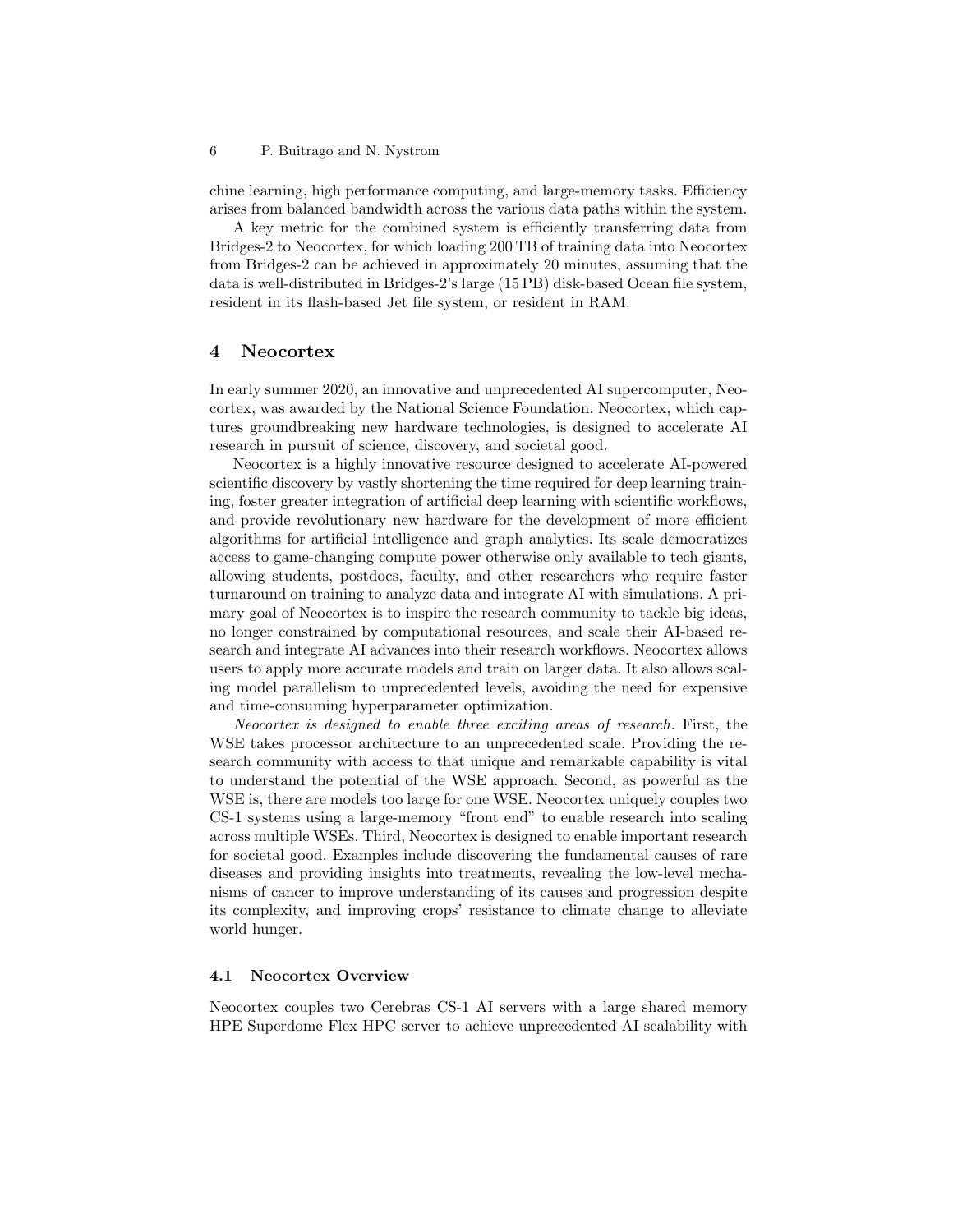excellent system balance. Each Cerebras CS-1 is powered by one Cerebras Wafer Scale Engine (WSE) processor, a revolutionary high-performance processor designed specifically to accelerate deep learning training and inferencing [12]. The Cerebras WSE is the largest chip ever built, containing 400,000 AI-optimized cores implemented on a  $46,225 \text{ mm}^2$  wafer with 1.2 trillion transistors. An onchip fabric provides 100 Pb/s of bandwidth through a fully configurable 2D mesh with no software overhead. The Cerebras WSE includes 18 GB of SRAM accessible within a single clock cycle at 9 PB/s bandwidth. The Cerebras WSE is uniquely engineered to enable efficient sparse computation, wasting neither time nor power multiplying the many zeroes that occur in deep networks. The Cerebras CS-1 software can be programmed with common machine learning frameworks such as TensorFlow and PyTorch, which for computational efficiency are mapped onto an optimized graph representation and a set of model-specific computation kernels. The CS-1 also supports native code development. Support for the most popular deep learning frameworks and automatic, transparent acceleration will researchers with ease of use. Table 1 summarizes the architectural characteristics of the subsystems of Neocortex.

Table 1. Neocortex architectural characteristics. Each of the two Cerebras CS-1 systems features a Cerebras Wafer Scale Engine (WSE) processor.

| AI Processor | Cerebras Wafer Scale Engine (WSE)                  |
|--------------|----------------------------------------------------|
|              | 400,000 Sparse Linear Algebra Compute (SLAC) cores |
|              | 1.2 trillion transistors                           |
|              | $46,225$ mm <sup>2</sup>                           |
|              | 18 GB SRAM on-chip memory                          |
|              | $9.6\,\text{PB/s}$ memory bandwidth                |
|              | 100 Pb/s interconnect bandwidth                    |
| System $I/O$ | $1.2 \text{ Tb/s}$ (12 × 100 GbE interfaces)       |
|              |                                                    |

#### Cerebras CS-1

#### HPE Superdome Flex

| CPUs                                                   | $32 \times$ Intel Xeon Platinum 8280                 |
|--------------------------------------------------------|------------------------------------------------------|
| Memory                                                 | 24 TiB RAM, aggregate bandwidth $4.5 \text{ TB/s}$   |
| Data storage                                           | $32 \times 6.4$ TB NVMe SSDs                         |
|                                                        | 204.6 TB aggregate                                   |
|                                                        | $150\,\text{GB/s}$ read bandwidth                    |
| Network to CS-1 systems $24 \times 100$ GbE interfaces |                                                      |
|                                                        | $(1.2 \text{ Tb/s } (150 \text{ GB/s})$ to each CS-1 |
|                                                        | $2.4$ Tb/s aggregate                                 |
| Network to Bridges-2                                   | $16 \times$ HDR-100 InfiniBand                       |
|                                                        | $1.6$ Tb/s aggregate                                 |

The two Cerebras CS-1 systems and the HPE Superdome Flex are balanced to allow running the CS-1 systems concurrently on different models or together on a single model. This includes the bandwidth of the NVMe SSD file system in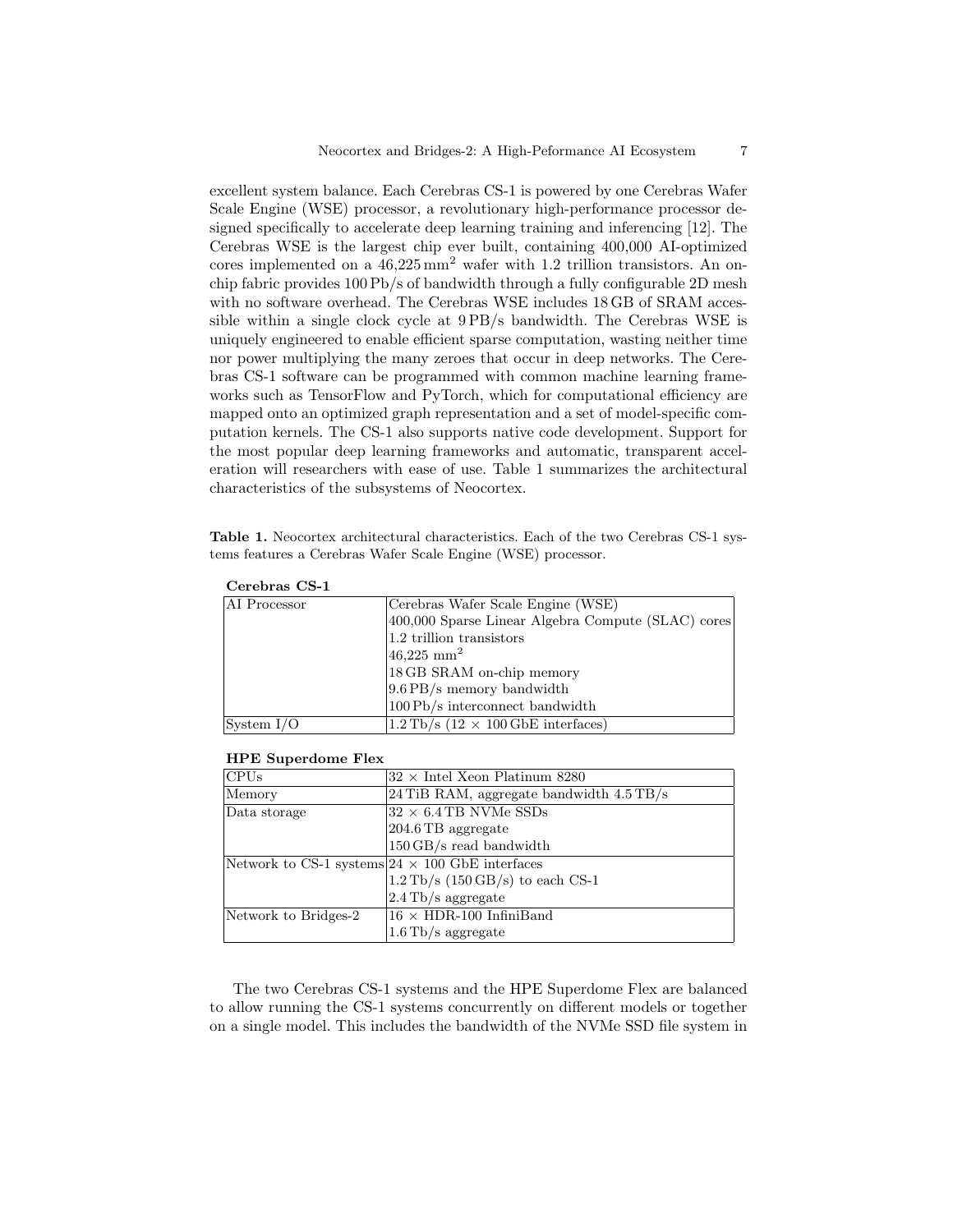Neocortex, the bandwidth to each CS-1, and the even higher RAM bandwidth of Superdome Flex.

## 4.2 Cerebras CS-1 and Wafer Scale Engine

The Cerebras CS-1 is first available system featuring the Cerebras Wafer Scale Engine (WSE) processor, which is the largest chip ever built. Fabricated using a whole silicon wafer, the Cerebras WSE measures  $46,225$  <sup>2</sup> and contains  $400,000$ AI-optimized cores and 1.2 trillion transistors. It includes an on-chip 100 Pb/s fabric as a fully configurable 2D mesh with no software overhead. 18 GB of SRAM provides memory latency of only one clock and memory bandwidth of 9.6 PB/s. The Cerebras CS-1 contains one WSE processor, twelve 100 GbE ports, twelve 3 kW power supplies, and self-contained water cooling in a 15U enclosure.

The matrix and vector values of deep neural networks are mostly zeros, which arises from operations such as ReLU (rectified linear unit; 90% natural sparsity) and dropout (30% natural sparsity). For example, Transformer has 50-98% zeros [7]. The inherent sparsity of deep neural networks is not aligned with GPUs and CPUs, the memory subsystems of which have been designed to maximize the efficiency of dense operations. For networks with high sparsity, there is little to no cache reuse. This mismatch manifests as low performance resulting from the high latency incurred when fetching non-sequential data from memory or other processors, potentially across a PCI Express bus. The latency for remote fetches, i.e., at least a microsecond, is at least three orders of magnitude greater than accessing data that is already in cache, only a few clocks away, i.e., on the order of a nanosecond.

The Cerebras WSE overcomes the latency barrier through mutually reinforcing architectural advances in on-chip memory, in-processor communications, optimized compute cores, and software. These synergistic advances overcome the latency barrier by making memory accesses local and explicitly addressing sparsity.

The 400,000 Sparse Linear Algebra (SLA) cores of the WSE are optimized for deep learning. They contain no caches or other unnecessary features that would introduce overhead. The SLA cores are fully programmable, supporting arithmetic, logical operations, load/store, and branching, and they implement optimized tensor operations specific to deep learning. The SLA cores are engineered to exploit sparsity, containing fine-grained dataflow scheduling through which compute is triggered by data. Multiples are performed only for non-zero operands. Both fine- and coarse-grained sparsity are supported to accommodate activations and weights being zero at both the individual and block levels [5].

The WSE includes 18 GB of on-chip SRAM (static RAM), yielding 9 PB/s of memory bandwidth and a latency of only one clock cycle. The distribution of SRAM across the wafer supports sparsity to run all SLA cores at full speed [12].

The Cerebras Swarm communication fabric interconnects the 400,000 cores on the WSE. It is a flexible, all-hardware, 2D mesh that delivers 100 Pb/s of bandwidth, hardware routing, and single-word active messages. Link latency and energy cost are extremely low. The Swarm fabric is fully reconfigurable,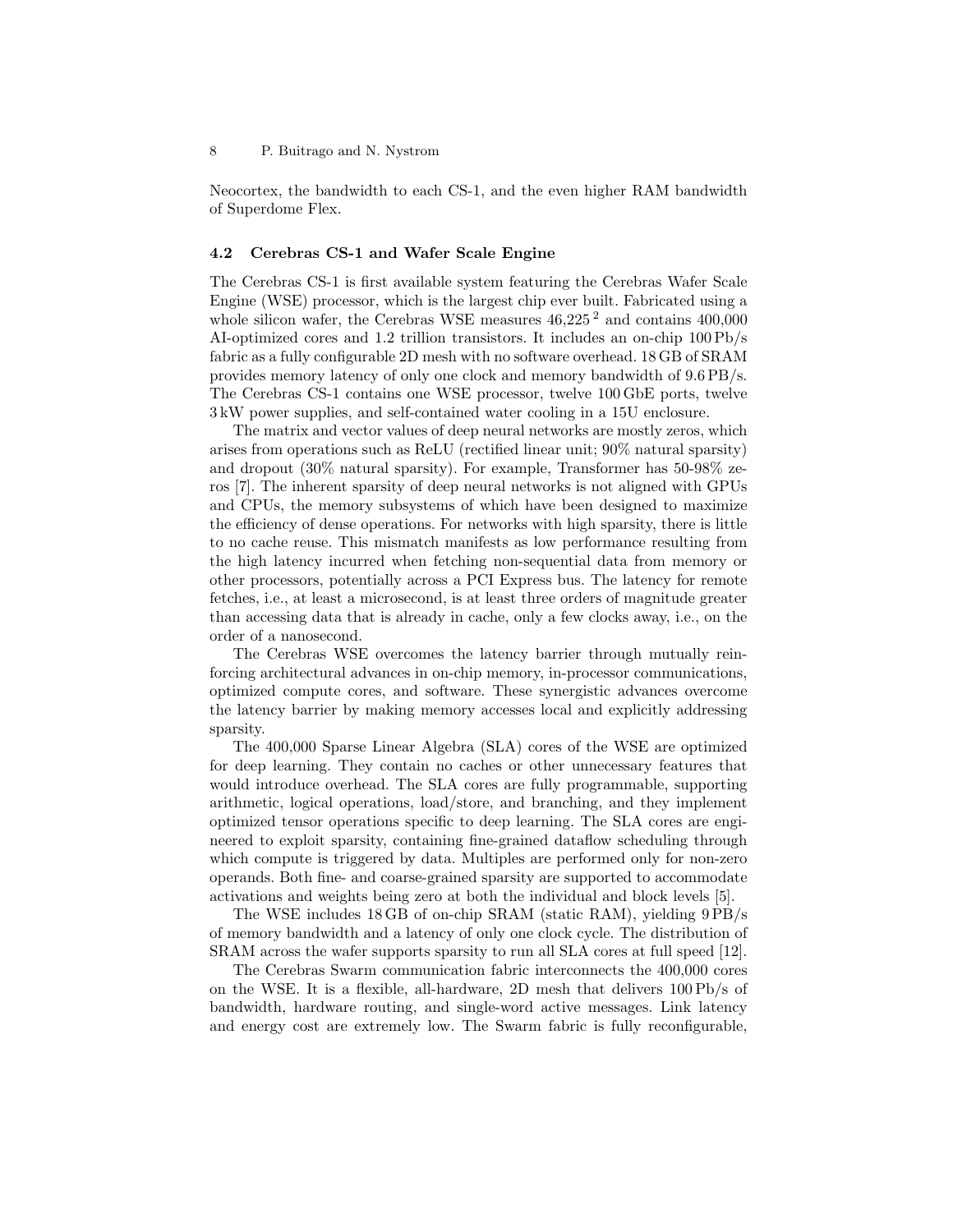allowing optimized communication paths to be implemented for each model, avoiding overheads and improving power efficiency [12].

The Cerebras software stack abstracts the WSE's sophisticated features to allow translation from models expressed in TensorFlow and PyTorch to highly efficient implementations on the WSE. The Cerebras Graph Compiler builds a dataflow representation from the user's model, mapping it onto an intermediate representation and optimized low-level kernels. A place-and-route step maps the model onto the WSE, creating a datapath that is optimized for locality and communications [18].

This hardware and software co-design enables great efficiency and new approaches to model parallelism. For example, by placing an entire network on the WSE at once, data can be streamed through a multi-stage pipeline, effectively running all layers simultaneously.

#### 4.3 HPE Superdome Flex

The HPE Superdome Flex system is a high-end, modular, shared-memory server engineered for mission-critical AI and HPC workloads. For Neocortex, a large Superdome Flex was selected as the most powerful, user-friendly front-end for the two Cerebras CS-1 systems. The scalability of the Superdome Flex allows it to be robustly provisioned to drive the CS-1 systems independently or together. The Superdome Flex builds on experience with large shared-memory servers, which have been observed to support scaling with high ease of use (e.g., Blacklight [15]).

The Superdome Flex in Neocortex consists of 8 chassis connected by an internal interconnect to create a single-system image (SSI) spanning 32 highend CPUs, 24 TB of hardware cache-coherent shared memory, 204.8 TB (raw) of high-bandwidth NVMe PCIe flash storage, 24 100 GbE ports, and 16 HDR-100 InfiniBand ports. The full 24 TB of RAM is cache-coherent across all 32 CPUs, supported by HPE Superdome Flex ASICs with coherency unit of one cache line (64 bytes). The internal Superdome crossbar interconnect, supported by two HPE Superdome Flex ASICs in each chassis, supports 850 GB/s of bisection bandwidth. The single-system image lets users quickly and conveniently train on their data without having manually to distribute it across a cluster of servers, saving them time and avoiding load imbalance to maximize efficiency.

The Superdome Flex is fully populated with 32 Intel Xeon Platinum 8280 CPUs, which have 28 cores, 56 hardware threads, base and maximum turbo frequencies of 2.70 GHz and 4.00 GHz, respectively, 38.5 MB of cache, and 3 UPI links. The 24 TB memory is comprised of of  $192 \times 128$  GiB DDR4-2933 RDIMMs, with aggregate memory bandwidth of 4.5 TB/s.

Local storage consists of 32 NVMe 6.4 TB PCIe flash cards, for 204.6 TB raw capacity and 150 GB/s read bandwidth, matching the 150 GB/s network connection to a Cerebras CS-1. The local storage is managed by HPE Data Management Framework (DMF) for user-friendly, efficient data transfer from Bridges-2 over InfiniBand at up to 1.6 Tb/s.

Twenty-four 100 GbE network interface cards (NICs) provide 2.4 Tb/s of Ethernet connectivity, with 1.2 Tb/s (150 Gb/s) to each of the two Cerebras CS-1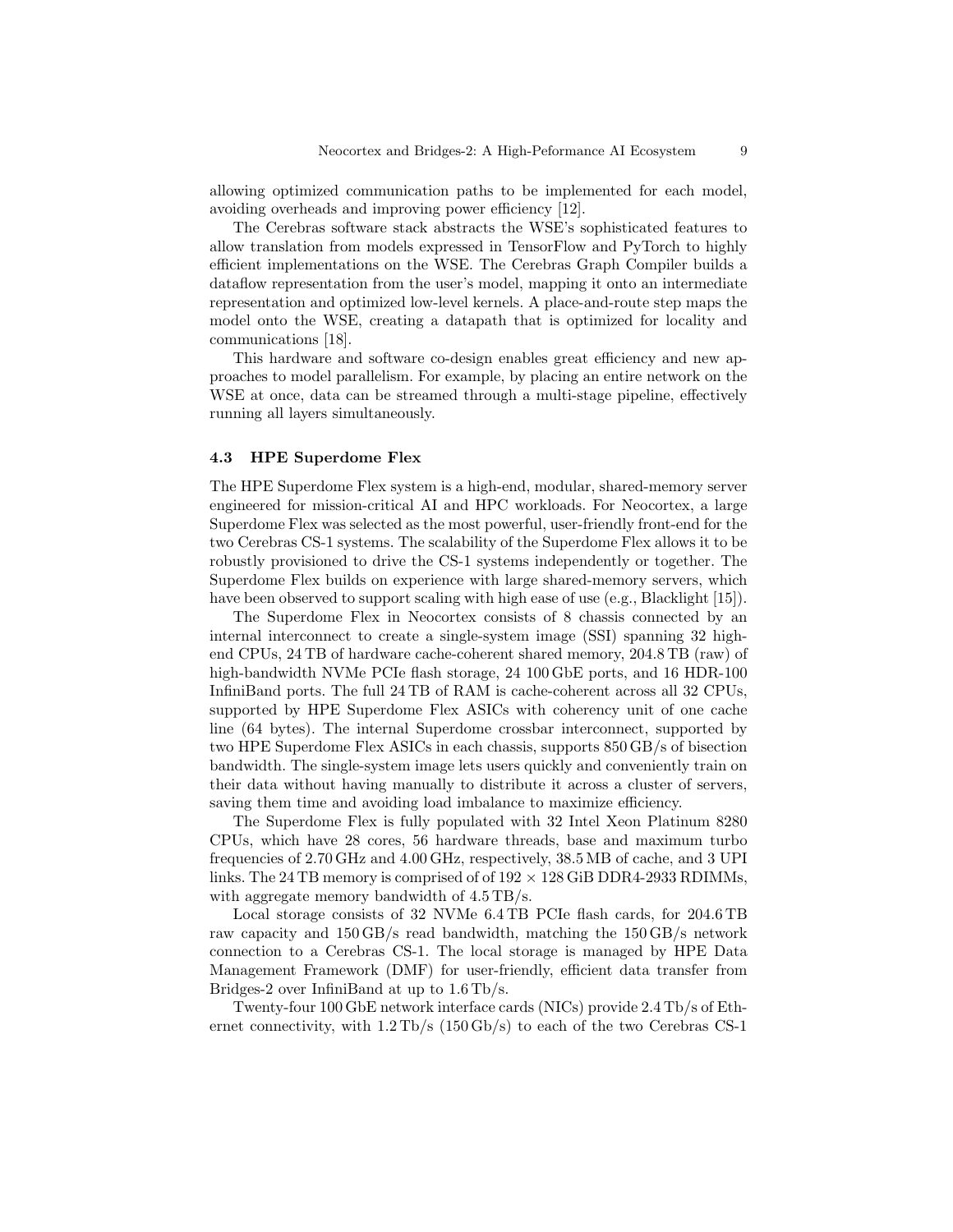10 P. Buitrago and N. Nystrom

systems in Neocortex. Sixteen HDR InfiniBand host channel adapters (HCAs), mounted on sixteen PCI Express Gen  $3 \times 16$  ports, connect to Bridges-2's HDR InfiniBand fabric at 1.6 Tb/s.

The HPE Superdome Flex ASIC differentiates the Superdome Flex from other servers by providing cache-coherent shared memory spanning 32 CPUs. For Neocortex, the SD Flex's 24 TB of cache-coherent shared memory backed by over 200 TB of high-bandwidth NVMe flash storage ease training on very large datasets, avoiding the laborious task of splitting datasets across worker nodes and possibly generating load imbalances.

#### 4.4 Neocortex Interconnect

Each Cerebras CS-1 is connected to the HPE Superdome Flex by twelve 100 Gb/s Ethernet ports, for aggregate  $1.2 \text{ Tb/s}$  (150 GB/s) from the Superdome Flex to each CS-1 and 2.4 Tb/s (300 GB/s) combined. Each of the Mellanox SN3700cM 32-port switches has eight ports remaining, which are interconnected between the switches to enable research involving communications directly between the two Cerebras CS-1 systems.

## 4.5 Neocortex Software

The Cerebras Software Stack [18] translates models from widely used frameworks such as TensorFlow and PyTorch to executables for the Cerebras CS-1, as summarized above. Neocortex's Superdome Flex runs the CentOS 8 operating system and is configured with containers, frameworks, libraries, and tools to support the Cerebras CS-1.

## 5 Bridges-2

Bridges-2 builds on, improves, and extends concepts proven in Bridges [13] to take the next step in pioneering converged, scalable HPC, AI, and data; prioritize researcher productivity and ease of use; and provide an extensible architecture for interoperation with complementary data-intensive projects, campus resources, and clouds. Funded by the National Science Foundation, Bridges-2 is a "capacity" resource, designed to enable rapidly evolving research and an extremely wide range of applications.

Bridges-2 contains 566 nodes, 70,208 CPU cores, and 192 GPUs. Its peak floating-point rates are 5.175 Pf/s fp64 and 24 Pf/s mixed-precision/tensor. It contains 158.5 TiB of memory with 223.4 TiB/s of memory bandwidth, 2.2 PB of node-local NVMe SSD, 15 PB (usable) disk in a high-performance Lustre file system, and 8.6 PB tape (estimated, assuming 20% compression). High bandwidth for efficient data movement was prioritized over raw flops. Figure 2 illustrates the high-level architecture of Bridges-2.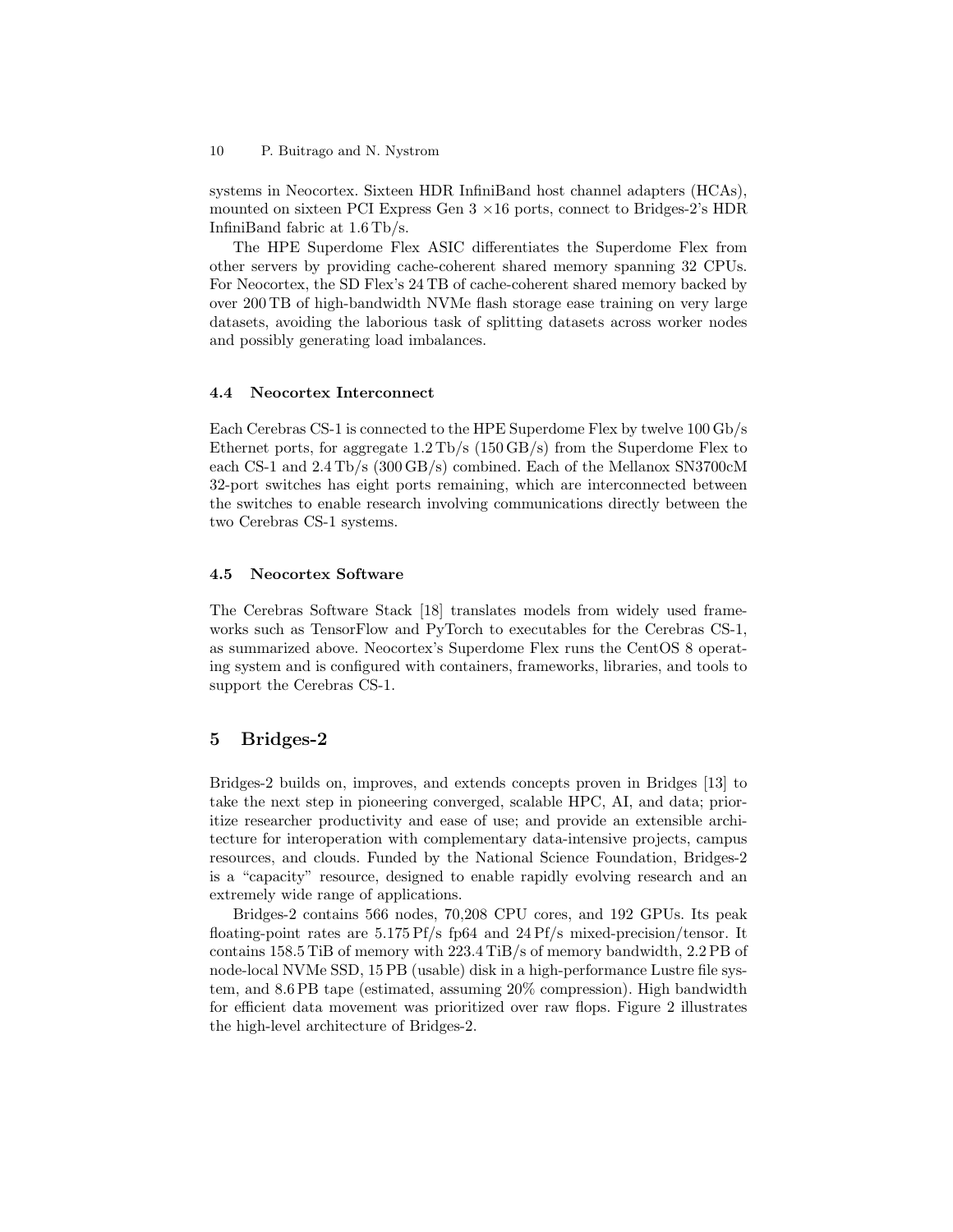

Fig. 2. Bridges-2 consists of four types of compute nodes—Regular Memory (RM), Large Memory (LM), Extreme Memory (EM), and Graphics Processing Unit (GPU) interconnected with each other, file systems, and utility and management nodes by a high-performance fabric. Persistent data is maintained in the hierarchical Ocean file system. Data requiring high IOPs, such as for deep learning training, is cached to the Jet flash file system. Utility nodes serve persistent databases and distributed (web) services, data transfer (100 Gbps), and logins. Management nodes serve system configuration management, scheduling, logging, and other administrative functions.

#### 5.1 Innovations

Bridges-2 introduces six important innovations beyond Bridges, in addition to greatly improving all aspects of system performance. These innovations, which reflect the evolution of research applications, are as follows:

- $-$  An all-flash filesystem, *Jet*, provides 9 IOPs (measured on 4 kB reads) of random-access I/O performance to support deep learning training on data that is much larger than node-local storage capacity. Jet has 460.8 TB of capacity (raw) and supports at least 100 GB/s of read/write bandwidth.
- Enhanced GPU nodes amplify scalable deep learning. GPU nodes each have eight NVIDIA Tesla V100-32GB SXM2 GPUs (aggregate 256 GB HBM2 memory per node), up to 768 GB of CPU memory, and dual-rail Mellanox HDR-200 InfiniBand (IB) between GPU nodes.
- Full-system HDR-200 InfiniBand doubles link bandwidth relative to Bridges and provides 200M messages/s injection rate, and  $\langle$  1 $\mu$ s latency, and numerous advanced features for performance, flexibility, and to scale GPU applications, including GPUDirect RDMA communications between GPUs on different nodes.
- AMD EPYC 7742 ("Rome") CPUs support PCI Express Gen 4 (31.5 GB/s for 16 lanes), enabling full use of HDR-200 InfiniBand. They also yield excellent performance with 64 cores each.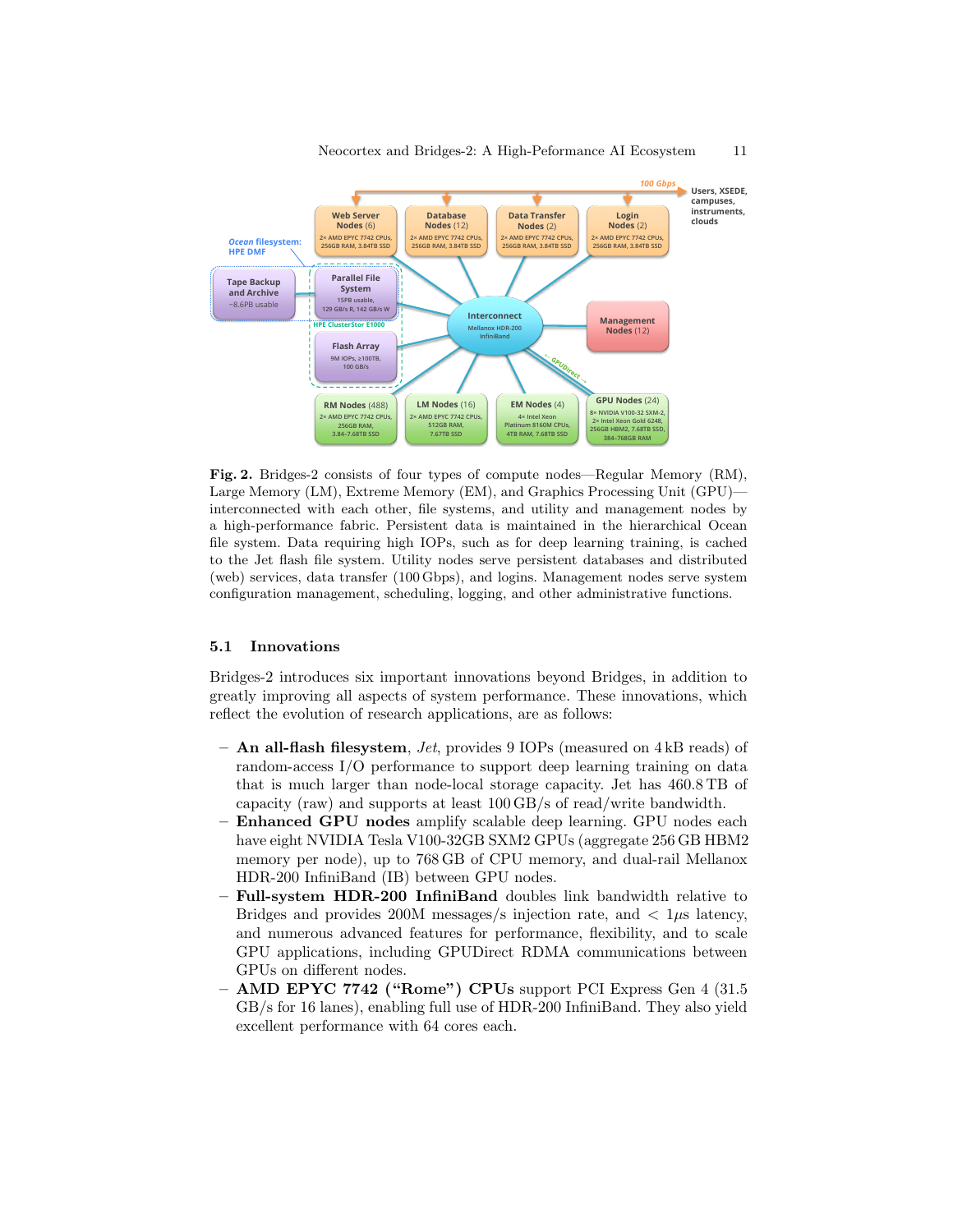- 12 P. Buitrago and N. Nystrom
	- Bridges-2 supports full-system AI. Its 24 GPU nodes (192 NVIDIA Tesla V100-32GB SXM2 GPUs) provide high scalability and capacity for deep learning training, and its AMD EPYC 7742 CPUs have ample cores (64) for high-performance inferencing, including coupling of surrogate models with simulations. The unified architecture also allows for online training.
- A hierarchical storage system provides project storage (disk) and expandable archive and disaster recovery storage (tape), using HPE DMF to expose a single name space with rule-based replication and migration.

## 5.2 Compute and Utility Nodes

Bridges-2 contains four types of compute nodes:

- 488 Regular Memory (RM) nodes each have 2 AMD EPYC 7742 ("Rome") CPUs, 256 GB of DDR4-3200 memory, 3.84–7.68 TB NVMe SSD local storage, and 1 HDR-200 IB adapter. RM nodes are HPE Apollo Gen10 plus chassis containing HPE ProLiant XL225n Gen10 plus Servers. RM nodes are used for HPC, data analytics and pre- and post-processing, and other general-purpose computing ranging from 1 core to 61k cores. HPC jobs can be run across all 62,464 (61k) cores of RM nodes.
- 16 Large Memory (LM) nodes are similar to RM nodes, differing only in containing twice the memory (512 GB) and 7.68 TB NVME SSD. LM nodes are used for genomics and tasks similar to those for RM nodes but that need more memory. Large-memory HPC jobs can be run across all 2,048 (2k) cores of EM nodes, and especially demanding HPC jobs can be run across all 64,512 (63k) cores of combined RM and EM nodes.
- 4 Extreme Memory (EM) nodes each have 2 Intel Xeon Platinum 8260M ("Cascade Lake") CPUs, 4 TB of DDR4-2933 memory, 7.68 TB NVMe SSD, and 1 HDR-200 IB adapter. EM nodes are HPE ProLiant DL560 Gen10 servers. EM nodes are used for genome sequence assembly and other tasks that require large shared memory.
- 24 Graphics Processing Unit (GPU) nodes each have 8 NVIDIA Tesla V100-32GB SXM-2 GPUs (aggregate 256 GB HBM2 memory), 2 Intel Xeon Gold 6248 ("Cascade Lake") CPUs, 384–768 GB of DDR4-2933 memory, 7.68 TB NVMe SSD, and 2 HDR-200 IB adapters. GPU nodes are HPE Apollo 6500 Gen10 servers. GPU nodes are used for deep learning, other machine learning, visualization, and accelerated simulation. Preference is given to the 768 GB GPU nodes for deep learning training.

Bridges-2 utility nodes are identical to RM nodes but dedicated to specific purposes (i.e., not available for routine scheduling via Slurm). Of the 22 utility nodes, 6 are dedicated to serving web portals (for example, domain-specific "Science Gateways") that provide HPC, Big Data, and Software as a Service, 12 are dedicated to serving persistent databases to power workflows and web portals, 2 are Data Transfer Nodes for high-bandwidth transfers from and to wide-area networks, and 2 are login nodes. Services and databases running on web server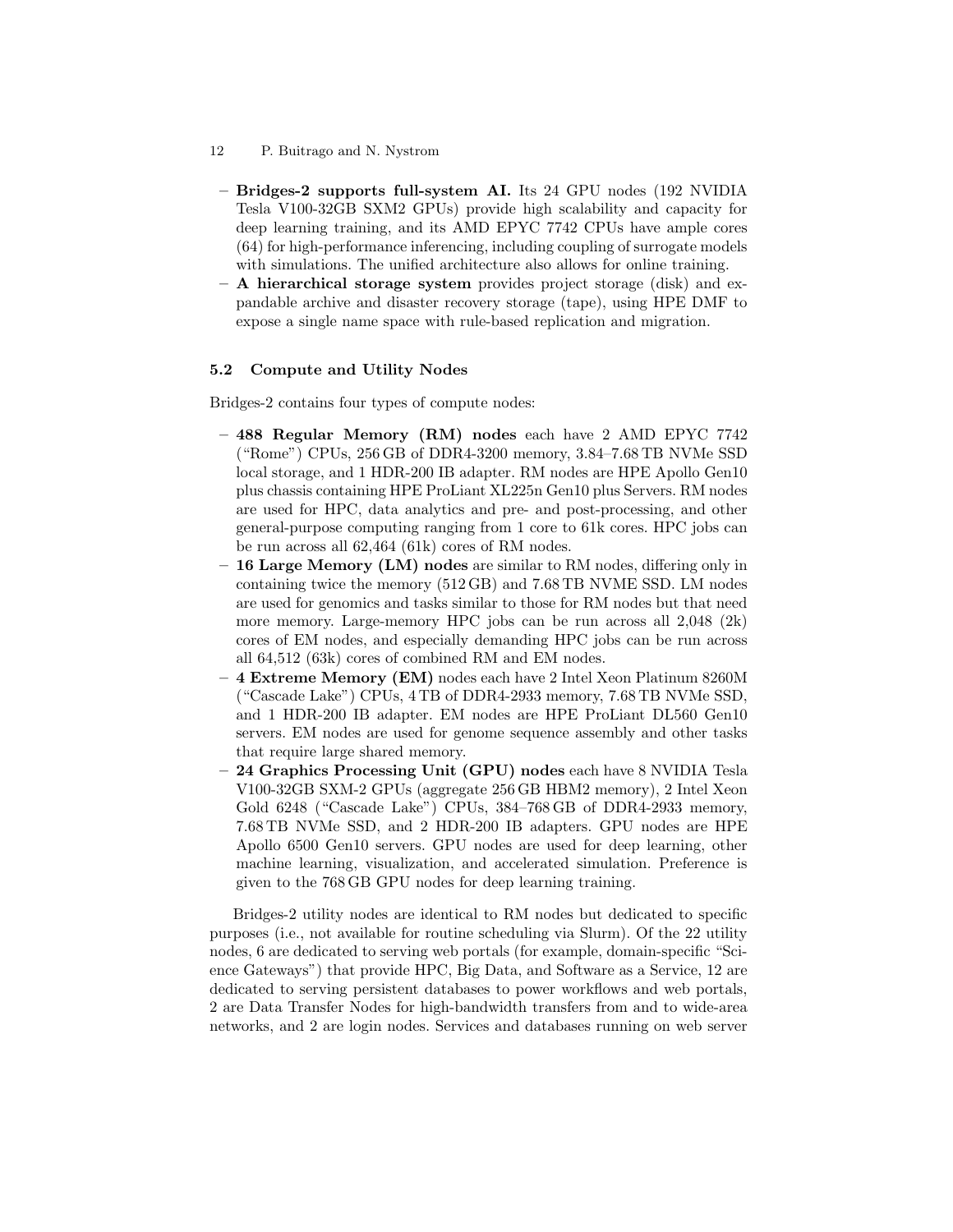and database nodes are typically isolated in virtual machines and potentially also containerized. If additional web or database nodes come to be needed, RM nodes can be repurposed accordingly.

## 5.3 File Systems

Bridges-2 supports four file systems: *Ocean*, *Jet*, local, and memory.

The Ocean file system is hierarchical, providing user-friendly, seamless management of disk and tape subsystems in a single name space using the HPE Data Management Framework (DMF). The disk component of Ocean is an HPE ClusterStor E1000 storage system, with 15 PB of usable capacity (21 PB raw) and 129 GB/s and 142 GB/s read and write bandwidth, respectively. It runs Lustre, for which 10 data server pairs each serve 2.1 PB (raw) capacity. The tape component of Ocean is an HPE StoreEver MSL6480 Tape Library, initially populated with 5 modules (scalable to 7), where each module holds 80 LTO-8 Type M tape cartridges. Its raw capacity is 7.2 PB. Based on historical data, approximately 20% compression is expected, which occurs at line speed, increasing effective capacity to approximately 8.6 PB. Bandwidth is 50 TB/hour. The tape subsystem is expected to be used for archiving and disaster recovery (DR), and it is expandable, should the need and external support arise, to serve specific projects requiring great amounts of archive/DR capacity.

The Jet file system uses NVMe flash storage devices to provide 9M IOPs, at least 100 GB/s of read/write bandwidth, and 460.8 TB of raw capacity. The Jet file system is used to cache moderately large data for which high bandwidth is needed, for example, deep learning training.

Local and memory filesystems exploit NVMe SSD and RAM, respectively, on each compute node, which can substantially increase bandwidth for deep learning training, scratch files, and other ephemeral storage requirements.

#### 5.4 Interconnect

A Mellanox HDR-200 InfiniBand fabric provides high communications performance both between compute nodes (for HPC jobs) and to and from Bridges-2's file systems. It is configured in a leaf-spine topology with 12 spine switches and 26 leaf switches, which cost-effectively supplies ample bandwidth for Bridges-2 diverse workload. The oversubscription is 2.3:1. Dual-rail HDR-200 (400 Gb/s) is used to interconnect Bridges-2's GPU nodes, doubling the inter-node bandwidth to more effectively scale deep learning training across nodes.

## 5.5 User Environment

The Bridges-2 user environment supports an extremely wide range of applications, libraries, and frameworks. Bridges-2 supports Singularity for containerized applications, including NVIDIA GPU Cloud containers. Conversion from Docker containers is typically straightforward. Both batch and interactive access are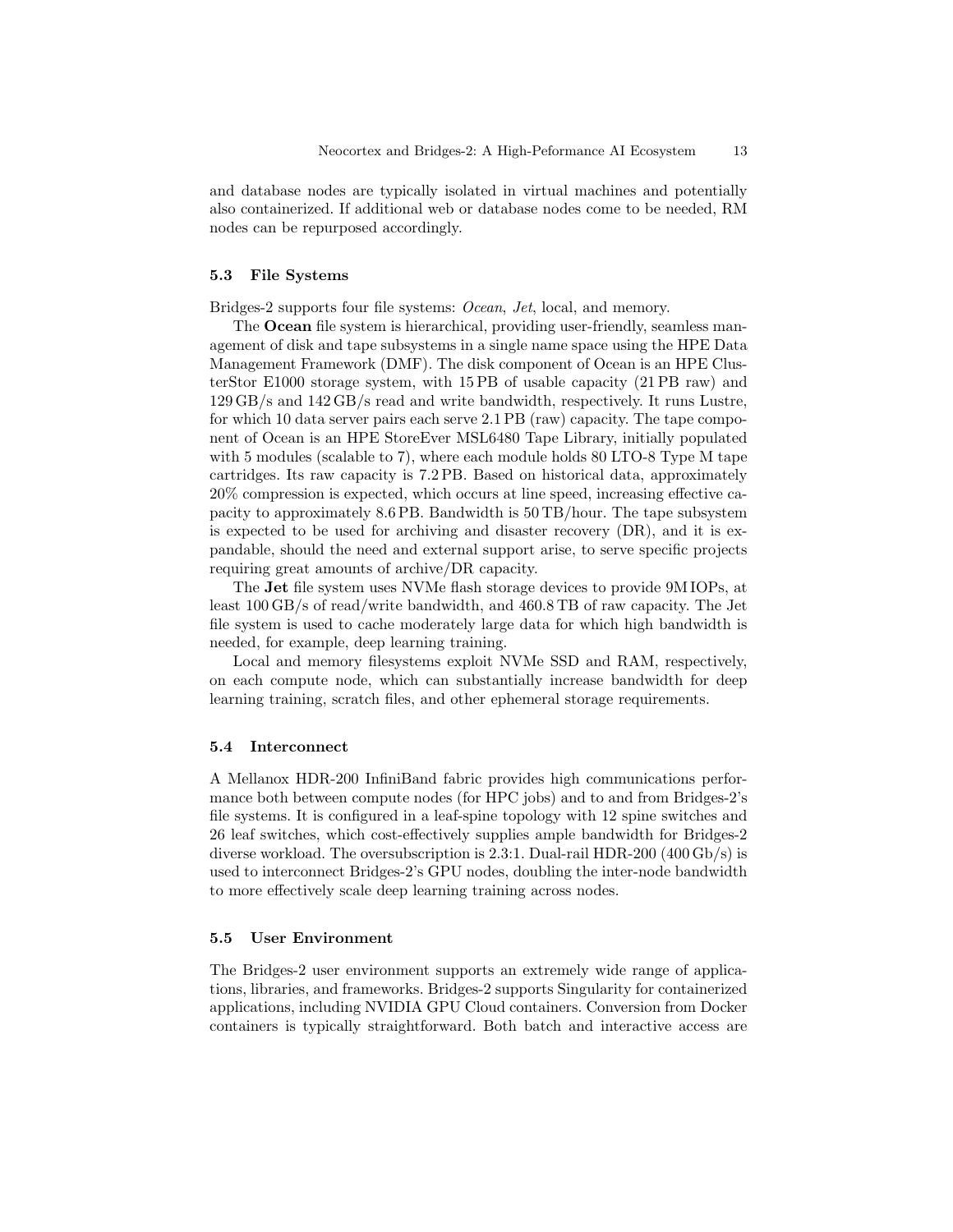#### 14 P. Buitrago and N. Nystrom

supported. System resources are managed by Slurm, and a user-friendly *interact* command is implemented to obtain immediate access to resources ranging from a single core to multiple nodes. Interactivity has proven invaluable on Bridges for analytics, development, debugging, and visualization, and it has been possible to provision resources for interactive use with very low impact on overall utilization.

# 6 Summary

Neocortex and Bridges-2 form a unique computational ecosystem for scalable AI, data processing, analytics, and management, and high-performance simulation. Their design was strongly influenced by consideration of applications across diverse fields of research, especially for societal good. The innovations that differentiate this ecosystem are great innovation hardware architecture, fully integrated heterogeneous node types to optimally support components of research workflows, and a unified data management system consisting of in-processor memory, conventional memory, flash, disk, and tape layers. Specifically, Neocortex introduces the Cerebras Wafer Scale Engine, the largest processor ever built, to the open research community to accelerate deep learning training by orders of magnitude, potentially to interactive rates, and it couples two Cerebras CS-1 systems through a very large memory HPE Superdome Flex "front end" to explore scaling models to multiple CS-1 systems. Bridges-2 provides high capacity for data pre- and post-processing, other types of machine learning, simulation, and large-scale data management, and archiving through integration of multiple nodes types and hierarchical data storage using a high-performance 200 Gb/s fabric, with 400 Gb/s between its GPU-accelerated AI nodes, also to support scalable deep learning. Both systems are available at no cost for open research.

# Acknowledgments

Thanks to Natalia Vassilieva for collaboration on the Cerebras CS-1. The Bridges system, including Bridges-AI, is supported by NSF award number 1445606. The Bridges-2 system is supported by NSF award number 1928147. The Neocortex system is supported by NSF award number 2005597. The Open Compass project is supported by NSF award number 1833317.

# References

- 1. Brown, T.B., et al.: Language models are few-shot learners (2020)
- 2. Buitrago, P.A., Nystrom, N.A.: Open Compass: Accelerating the adoption of AI in open research. In: Proceedings of the Practice and Experience in Advanced Research Computing on Rise of the Machines (Learning). PEARC '19, Association for Computing Machinery, New York, NY, USA (2019). https://doi.org/10.1145/3332186.3332253